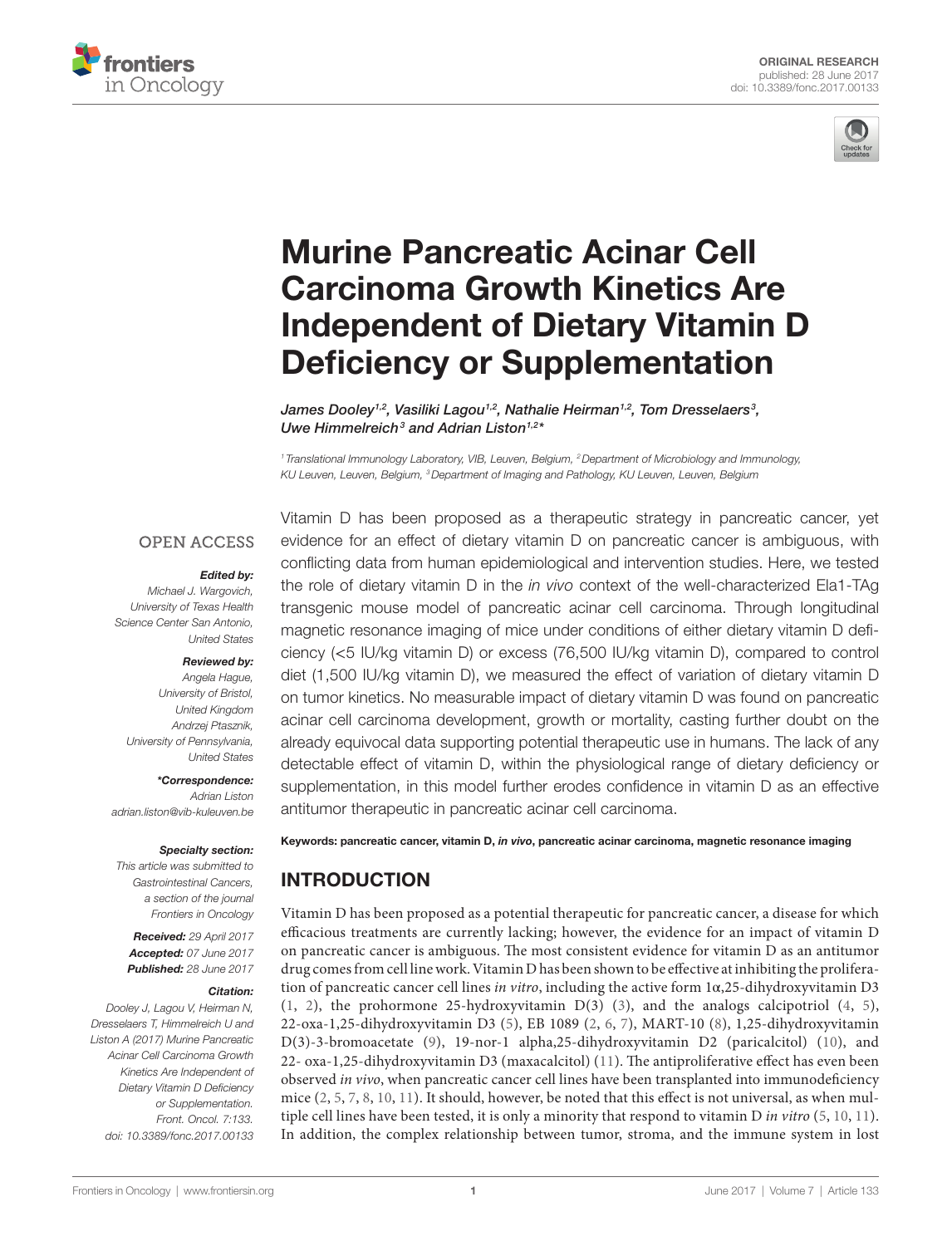under these testing conditions, so the results in cell lines may not reflect the physiological impact on patients.

Epidemiological studies on the interaction between vitamin D and pancreatic cancer have proven inconsistent. A clear correlation of pancreatic cancer risk has been associated with increasing latitude and lower ultraviolet B (UVB) radiation, known to induce vitamin D production. A protective effect of UVB dose is observed across countries [\(12](#page-5-11), [13](#page-5-12)) and within individual countries ([14](#page-5-13)[–17](#page-6-0)), and a similar correlation shows reduced risk in individuals with fair skin color [\(15](#page-5-14)). A simple explanation of this phenomenon would be that vitamin D production protects against pancreatic cancer, yet the evidence for this is underwhelming. The best surrogate for vitamin D levels is circulating 25-hydroxyvitamin D. Cohort analysis for pancreatic cancer risk have variously identified either low ([18,](#page-6-1) [19\)](#page-6-2) or high [\(20,](#page-6-3) [21\)](#page-6-4) plasma 25-hydroxyvitamin D as a risk factor for developing pancreatic cancer, with a meta-analysis indicating no significant association [\(22](#page-6-5)). Following pancreatic cancer development, analysis of a prospective cohort found reduced survival in patients who had insufficient levels of plasma 25-hydroxyvitamin D ([23\)](#page-6-6), yet a retrospective analysis of other cohorts found no link with survival [\(24](#page-6-7), [25](#page-6-8)). Likewise studies have found either no link ([26\)](#page-6-9) or only a weak protective link ([27\)](#page-6-10) between plasma levels of vitamin D-binding protein, the primary carrier of 25-hydroxyvitamin D, and pancreatic cancer risk. A link between vitamin D receptor (VDR) polymorphisms and pancreatic cancer risk has been observed in the Chinese population [\(28\)](#page-6-11), but other large studies have found no link with any of the genes in the vitamin D pathway ([23,](#page-6-6) [29\)](#page-6-12). Together, these studies place doubt over the link between endogenous vitamin D and pancreatic cancer risk, without excluding a potential benefit for exogenous administration.

In contrast to the large number of epidemiological studies investigating the link between pancreatic cancer and vitamin D, relatively few interventional trials have been performed. A phase II trial of EB 1089 found no antitumor effect [\(30\)](#page-6-13), while a phase II trial of docetaxel gave a modest effect in three patients ([31\)](#page-6-14). Larger studies have been performed with dietary vitamin D supplementations, with two studies indicating an increased risk of pancreatic cancer after supplementation [\(32,](#page-6-15) [33](#page-6-16)), but a meta-analysis of nine studies finding overall no significant association of dietary vitamin D with pancreatic cancer [\(22\)](#page-6-5). Overall, despite the positive results from pancreatic cancer cell lines, the limited epidemiological and intervention studies performed leave the status of vitamin D as a potential therapeutic for pancreatic cancer in doubt. Here, we have sought to formally test the role of dietary vitamin D in the *in vivo* context through utilization of a well-characterized animal model of pancreatic acinar cell carcinoma, the Ela1-TAg transgenic mouse. Through longitudinal magnetic resonance imaging (MRI) assessment of Ela1-TAg transgenic mice under conditions of either vitamin D deficiency or dietary excess, we measured the effect of vitamin D on spontaneous tumor development, growth rates, and mortality. The lack of any detectable effect of vitamin D deficiency or dietary supplementation in this model further erodes confidence in vitamin D as an effective antitumor therapeutic in pancreatic acinar cell carcinoma.

# MATERIALS AND METHODS

## **Mice**

Ela1-TAg mice, expressing the SV40 large T Antigen under the control of the Elastase-1 acinar cell promoter, were purchased from Jackson on the C57BL/6 background ([34\)](#page-6-17). Mice were bred under specific pathogen-free conditions and from the time of breeder setup were exclusively fed on either ssniff® EF R/M Control chow (1,500 IU/kg vitamin D, 0.9% Calcium; "control diet"), ssniff® EF R/M Vitamin D3-deficient chow (<5 IU/kg vitamin D; "Vitamin D deficient diet," 0.9% Calcium), or ssniff® EF R/M Vitamin D3 excess chow (76,500 IU/kg vitamin D, 1.59% Calcium; "Vitamin D excess diet"). Mice were moved to conventional conditions at 7 weeks of age (maintaining special diets) for longitudinal MRI. All experimental protocols were approved by the University of Leuven Animal Ethics Committee, and all experiments were performed in accordance with the guidelines and regulations from the University of Leuven Animal Ethics Committee. Mouse weight and blood glucose were monitored throughout.

## Imaging

Mice were scanned under isoflurane anesthesia using a Bruker Biospin 9.4 T Biospec small animal MR scanner (Bruker Biospin, Ettlingen, Germany). The scanner was equipped with an actively shielded gradient set of 600 mT/m using a respiration triggered spin echo sequence (RARE) with 50 continuous slices of 0.5 mm thickness in interlaced mode (acquisition parameters: repetition time = 6,000 ms, echo time = 15.9 ms, field of view =  $4.0 \text{ cm} \times 6.0 \text{ cm}$ , a matrix of  $200 \times 400$ , two dummy scans, and two averages). For radio-frequency irradiation and detection, a 7.2-cm quadrature resonator was used.

# Data and Statistical Analysis

Magnetic resonance imaging scans were analyzed with ImageJ (National Institute of Health, Bethesda, MD, USA) and the mean area at maximum radius was used to infer volume using the formula:  $4/3*$ area $*\sqrt{(area/\pi)}$ . Statistical analysis was performed in R (<https://www.r-project.org/> version 3.1.2). Cumulative incidence curves were generated using the R package "survplot" with the fun = function  $(x)$  {1 – *x*} argument ([35](#page-6-18)). Survival curves were generated using the Kaplan–Meier method implemented in the R "survplot" package, and statistical analysis was performed using log-rank test implemented in the R "survdiff" package ([36\)](#page-6-19).

# RESULTS

In order to systematically test the role of dietary vitamin D in pancreatic acinar cell carcinoma development, growth, and mortality, we utilized the well-characterized Ela1-TAg transgenic mouse model, where expression of the SV40 large T Antigen results in the spontaneous formation of pancreatic tumors from acinar cells [\(34\)](#page-6-17). To maximize the differences in vitamin D exposure, breeder cages were setup on either control diet (1,500 IU/kg vitamin D3), vitamin D-deficient diet (<5 IU/kg vitamin D3), or vitamin D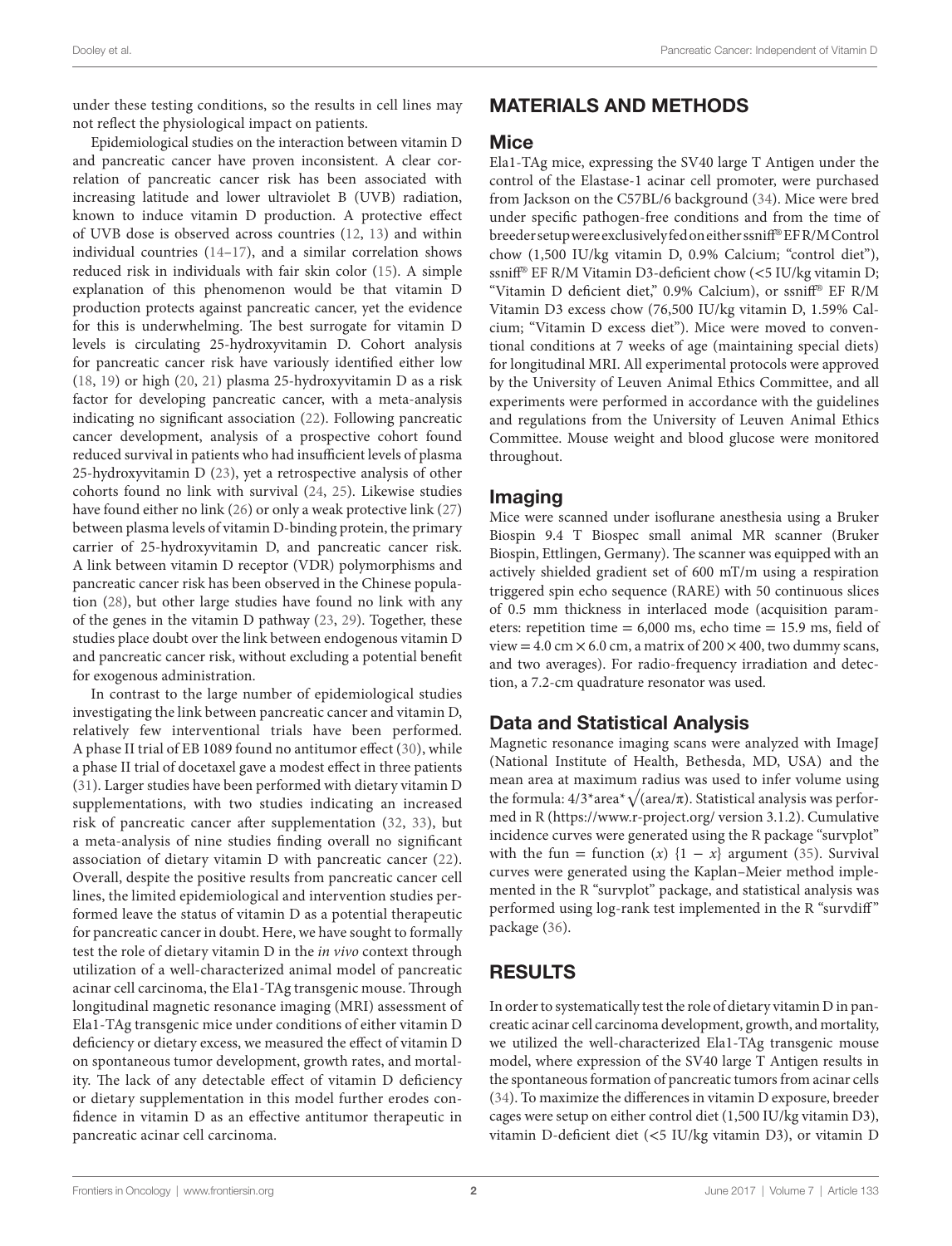excess diet (76,500 IU/kg vitamin D3). This study design allows alteration of dietary vitamin D levels from the *in utero* condition onward, with mice being weaned onto the corresponding diet. From 7 weeks of age, each mouse underwent MRI scanning for tumor detection and volume estimation, revealing exponential growth of tumors after first detection (**[Figure 1](#page-2-0)**).

To determine the effect of dietary vitamin D on initial tumor development, the age of first tumor detection was assessed. Reliable tumor detection was achieved for tumors >3 mm in size (data not shown). For female mice, no significant difference was observed in the cumulative incidence of pancreatic acinar cell carcinoma (**[Figure 2A](#page-3-0)**). For male mice, marginal significance was observed for mice fed a vitamin D-deficient diet having earlier tumor onset (**[Figure 2B](#page-3-0)**); however, this result was not significant when age of first tumor detection was directly tested (**[Figure 2C](#page-3-0)**). It is also notable that the data from female mice did not even follow the same trend, indicating that there is no consistent effect of dietary vitamin D, either in deficiency or in supplementation, on tumor onset.

We next assessed the growth rate of the established tumor burden. Due to the variable onset and exponential growth rates (**[Figure 1](#page-2-0)**), total tumor volume estimates from MRI were square root transformed and plotted from time of first detection (**[Figures 3A–F](#page-3-1)**). Linear plots on the transformed graphs indicate that once established the tumors exhibited a consistent growth rate until experimental end-point. This analysis allows tumor growth to be calculated as the percentage increase in total tumor volume every 14 days (i.e., time between MRI assessment), averaged over the entire period of monitoring. Using this criteria, no difference was observed in tumor growth rates in either males or females, under conditions of either vitamin D dietary deficiency or supplementation (**[Figure 3G](#page-3-1)**).

Finally, we assessed the impact that changes to dietary vitamin D had on tumor-induced mortality (**[Figure 4](#page-4-0)**). On the control diet, 50% of mice had reached end-point (condition deteriorating to end-point guidelines) by 20 weeks in female mice (**[Figure 4A](#page-4-0)**) and 18 weeks in male mice (**[Figure 4B](#page-4-0)**). No significant alteration was observed in female mice by changing the vitamin D content of the diet (**[Figure 4A](#page-4-0)**). In male mice, an increase in mortality was observed in mice fed a vitamin D-deficient diet (**[Figure 4B](#page-4-0)**); however, the significance was marginal compared to control diet and there was no difference between vitamin D deficiency and vitamin D excess. Overall, these results do not indicate a convincing impact of vitamin D on mortality in this murine model of pancreatic acinar cell carcinoma.

## **DISCUSSION**

Direct comparisons between the dietary doses used here and the recommended dietary intakes in humans are complicated



<span id="page-2-0"></span>FIGURE 1 | Longitudinal monitoring of tumor growth following modification of dietary vitamin D in mice. TAg+ mice were placed on either control, vitamin D deficient, or vitamin D excess diets *in utero* and aged on the same diets to 21 weeks of age. From 7 weeks onward, mice were assessed through Magnetic Resonance Imaging for tumor size. Individual total predicted tumor volume curves for (A) female mice on control diet (*n* = 7), (B) female mice on vitamin D-deficient diet (*n* = 6), (C) female mice on vitamin D excess diet (*n* = 4), (D) male mice on control diet (*n* = 5), (E) male mice on vitamin D-deficient diet (*n* = 6), and (F) male mice on vitamin D excess diet (*n* = 9).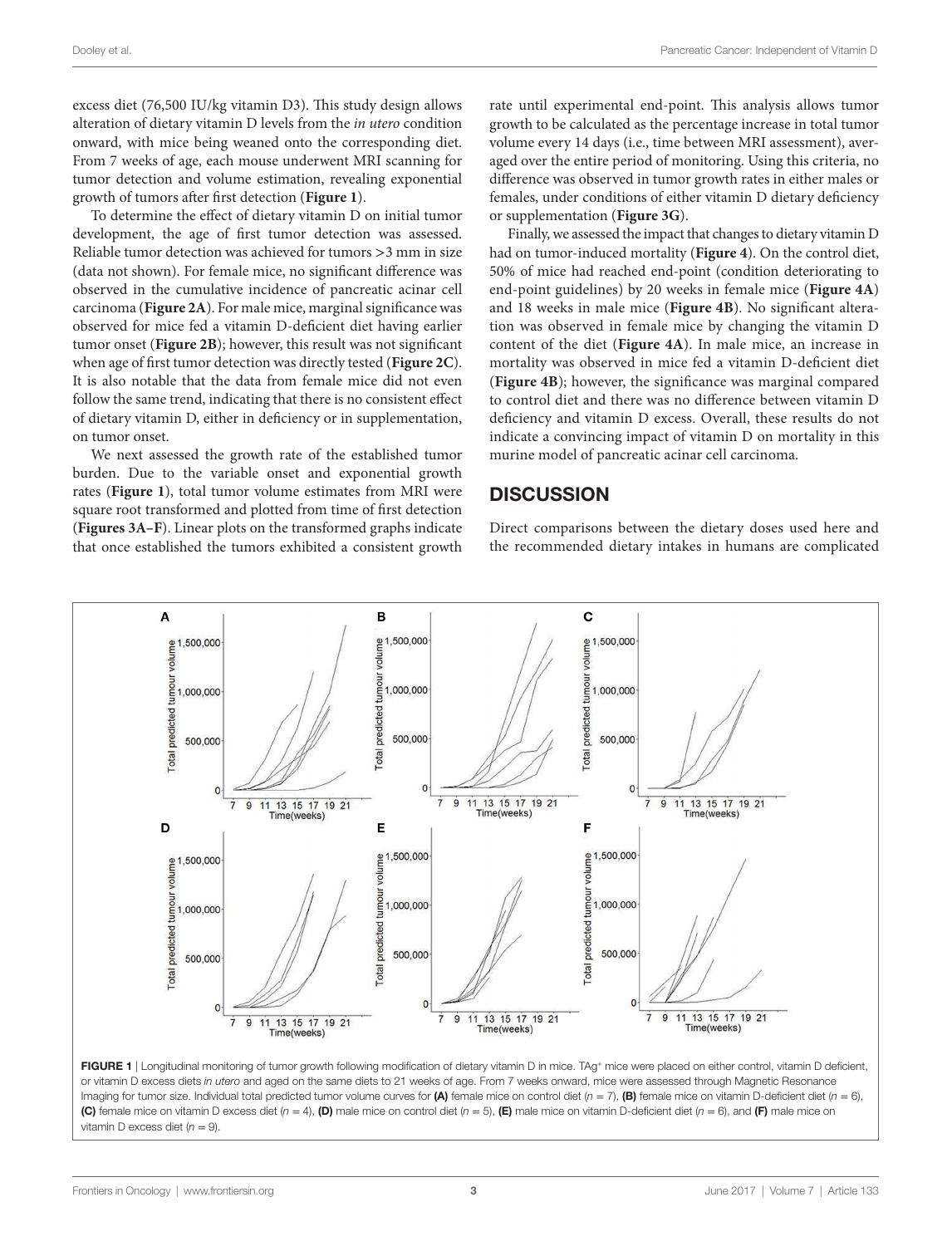

<span id="page-3-0"></span>



<span id="page-3-1"></span>volume increase every 2 weeks. The *P* values were calculated using two-tailed unpaired *t* test.

by species differences. The European Food Safety Authority recommends 200 IU/day intake for adults, with an upper intake of 4,000 IU/day. The diets used here result in consumption of 0.02 IU/day (Vitamin D deficient), 5 IU/day (control), and 250 IU/day (Vitamin D excess). These values, however, do not take into account the body weight difference between mice and humans; normalized to average human body weight, the daily intakes range from far below recommended intake (30 IU/day/70 kg for Vitamin D-deficient diet) to far above the upper intake limit (9,000 IU/day/70 kg for control diet and 460,000 IU/day/70 kg). The most relevant comparison, however, is probably the resulting circulating serum 1α,25-dihydroxyvitamin D3 level. In adult humans, the desirable level of 1α,25-dihydroxyvitamin D3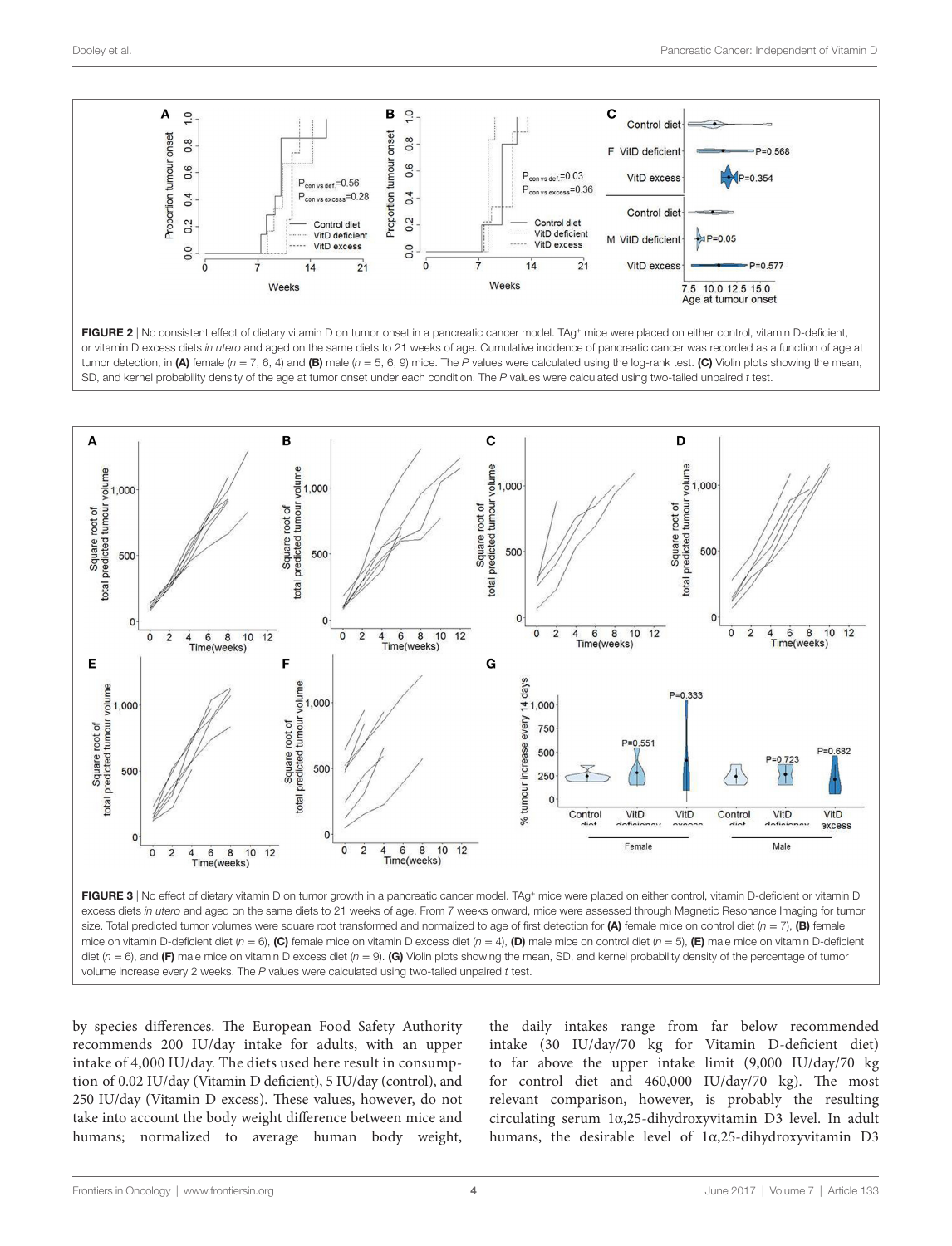

is 20 ng/ml, while ostemolacia or rickets develops at levels lower than 10 ng/ml, adverse effects are reported at levels above 80 ng/ml and toxicity at 150 ng/ml and greater ([37](#page-6-20)–[39](#page-6-21)). In mice, diets with vitamin D levels below 125 IU/kg result in serum levels of 1α,25-dihydroxyvitamin D3 in the sub-20 ng/ml range, diets 1,000–5,000 IU/kg result in serum 1α,25 dihydroxyvitamin D3 in the 20–40 ng/ml range, 125,000 IU/ kg causes 150–200 ng/ml serum 1α,25-dihydroxyvitamin D3, 250,000–500,000 IU/kg causes >600 ng/ml serum 1α,25 dihydroxyvitamin D3 and hypercalcemia, while >1,000,000 IU/kg results in toxicity ([40](#page-6-22)[–42\)](#page-6-23). An approximate crossspecies comparison would, therefore, have the "Vitamin D deficient" diet paralleling Vitamin D deficiency in humans, the "control" diet resulting in serum 1α,25-dihydroxyvitamin D3 in the recommended range for humans, and the "Vitamin D excess" diet resulting in the serum  $1\alpha$ , 25-dihydroxyvitamin D3 above the recommended range for humans and approaching the threshold for adverse effects.

The lack of any measurable impact of vitamin D on pancreatic acinar cell carcinoma development, growth, or mortality in the TAg mouse model casts further doubt on the already equivocal data supporting potential therapeutic use in humans. There are, however, several pertinent caveats to be made, including the use of a single mouse model [as the low-throughput nature of mouse models prohibits parallel screening [\(43](#page-6-24))], potential differences between acinar cell carcinomas and other pancreatic tumors, and the species barrier. Nevertheless, while there are distinct limitations to mouse models for pancreatic cancer, they also have distinct advantages over analysis of cell lines. The generation of pancreatic cancer cell lines necessitates a selection for independence from micro-environmental cues and stromal interactions. In effect, any molecule which inhibits proliferation will exhibit antitumor impacts in these systems, regardless of additional more complex pro-tumor effects which may negate the antitumor properties. Vitamin D and its analogs are thought to directly inhibit proliferation by increasing p21 and p27 ([11,](#page-5-10) [44](#page-6-25)) and inhibiting FOXM1 [\(2\)](#page-5-1) and the Wnt/β-catenin signaling pathway [\(4\)](#page-5-3). *In vivo*,

<span id="page-4-0"></span>other, opposing, cues may come into consideration, such as the effect of vitamin D in countering retinoic acid-induced apoptosis [\(45\)](#page-6-26) and the tolerogenic impact vitamin D has on the immune system ([46\)](#page-6-27). This latter effect may have profound pro-tumor consequences, and yet the interaction will be absent not only in *in vitro* models but also in the xenograft transplantations, due to the use of immunocompromised mice. The most parsimonious reconciliation of the cell line and mouse model work is that the antiproliferative impact of vitamin D is negated *in vivo* by these additional pro-tumor effects.

How then to account for the inconsistent associations found between serum vitamin D and pancreatic cancer? One plausible explanation lies in the known risks factors of pancreatic cancer, which include smoking, lack of physical activity, obesity, type 2 diabetes, and chronic pancreatitis [\(47](#page-6-28)). In several studies, smoking has been demonstrated to reduce serum 1α,25-dihydroxyvitamin D3 levels [\(48](#page-6-29)[–50](#page-6-30)). Likewise, increased body mass index (BMI), an (imperfect) measure of obesity, is consistently associated with reduced serum 1α,25-dihydroxyvitamin D3 [\(51](#page-6-31)). Lower 1α,25-dihydroxyvitamin D3 is also found in patients with either type 2 diabetes ([52\)](#page-6-32) or pancreatitis from various sources [\(53](#page-6-33)). Increased 1α,25-dihydroxyvitamin D3 is also associated with increased exercise, although the effect is difficult to entangle from increased exposure to UVB and reduced BMI [\(54\)](#page-6-34). In any case, lower vitamin D levels are directly associated with many of the major risk factors for pancreatic cancer. Thus, it is possible that the inconsistent association of vitamin D with pancreatic cancer is actually a reflection of these indirect (and non-causative) associations.

The lack of support for an anti-oncogenic role of vitamin D in pancreatic cancer stands in contrast to that observed in several other solid tumors. In colorectal cancer, for example, vitamin D [\(55,](#page-6-35) [56\)](#page-6-36) and various vitamin D analogs ([57,](#page-6-37) [58\)](#page-7-0) have proven efficacious as antitumorigenic agents in multiple mouse models. Supporting this function, genetic ablation of VDR in mice increases development of colorectal cancers [\(59](#page-7-1), [60](#page-7-2)). Beyond pancreatic cancer the evidence from humans is also stronger.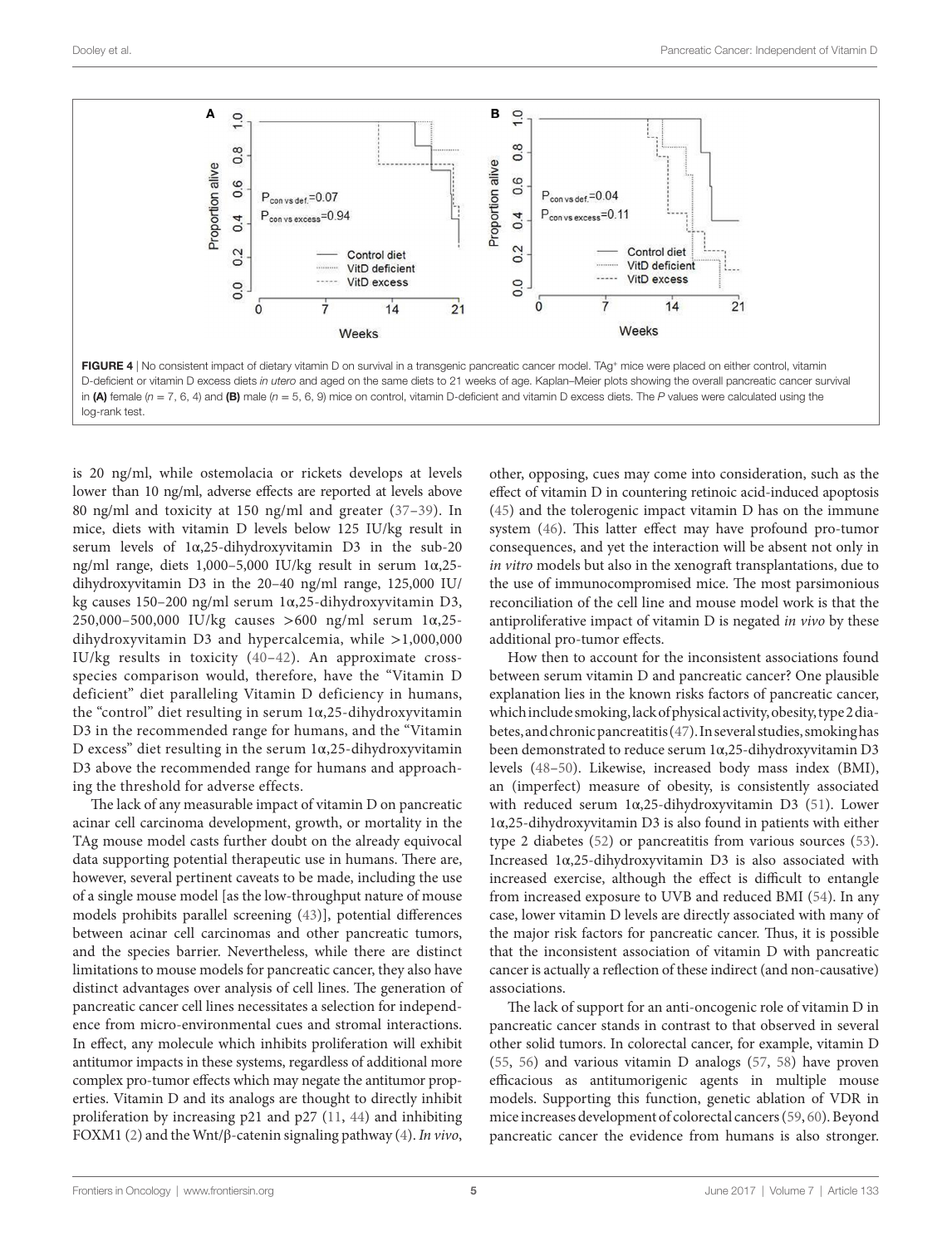Epidemiological data from human studies support a protective role for vitamin D in colorectal cancer and bladder cancer, with elevated circulating 1α,25-dihydroxyvitamin D3 levels reducing cancer risk [\(61](#page-7-3)). For other cancer types, the epidemiological data remains equivocal, or, in the case of prostate cancer, even identifies a negative association [\(61](#page-7-3)), although there are suggestive protective associations with several. The effect of vitamin D on cancer may also be broader than risk of development; in breast cancer, for example, circulating 1α,25-dihydroxyvitamin D3 is only weakly associated with risk, but is strongly associated with survival ([62](#page-7-4)). At a genetic level, polymorphisms in VDR are associated with total risk of developing cancer ([63\)](#page-7-5), with the strongest effects being on skin cancer and gynecological cancers ([63,](#page-7-5) [64](#page-7-6)), while several other cancers show no consistent association (although stratification by ethnicity and sex can identify specific risk groups). Our negative results in pancreatic cancer should not, therefore, be taken as evidence against the protective nature of vitamin D in other cancers, although it does caution against excessively broad characterization of vitamin D as a generic panacea for cancer.

Finally, we would note that even direct extrapolation of our study to the human context, which would not be advisable without the study of additional models, would not completely preclude therapeutic potential of vitamin D. First, our study was performed on acinar cell carcinoma, and it is plausible that other, more common, forms of pancreatic cancer may respond differently to vitamin D. Second, we used dietary modification with classical vitamin D, while therapeutic approaches in patients may include the use of alternative delivery systems and modified

# **REFERENCES**

- <span id="page-5-0"></span>1. Kanemaru M, Maehara N, Chijiiwa K. Antiproliferative effect of 1alpha, 25-dihydroxyvitamin D3 involves upregulation of cyclin-dependent kinase inhibitor p21 in human pancreatic cancer cells. *Hepatogastroenterology* (2013) 60:1199–205. doi[:10.5754/hge11073](https://doi.org/10.5754/hge11073)
- <span id="page-5-1"></span>2. Li Z, Jia Z, Gao Y, Xie D, Wei D, Cui J, et al. Activation of vitamin D receptor signaling downregulates the expression of nuclear FOXM1 protein and suppresses pancreatic cancer cell stemness. *Clin Cancer Res* (2015) 21:844–53. doi:[10.1158/1078-0432.CCR-14-2437](https://doi.org/10.1158/1078-0432.CCR-14-2437)
- <span id="page-5-2"></span>3. Schwartz GG, Eads D, Rao A, Cramer SD, Willingham MC, Chen TC, et al. Pancreatic cancer cells express 25-hydroxyvitamin D-1 alpha-hydroxylase and their proliferation is inhibited by the prohormone 25-hydroxyvitamin D3. *Carcinogenesis* (2004) 25:1015–26. doi:[10.1093/carcin/bgh086](https://doi.org/10.1093/carcin/bgh086)
- <span id="page-5-3"></span>4. Arensman MD, Nguyen P, Kershaw KM, Lay AR, Ostertag-Hill CA, Sherman MH, et al. Calcipotriol targets LRP6 to inhibit Wnt signaling in pancreatic cancer. *Mol Cancer Res* (2015) 13:1509–19. doi[:10.1158/1541-7786.](https://doi.org/10.1158/1541-7786.MCR-15-0204) [MCR-15-0204](https://doi.org/10.1158/1541-7786.MCR-15-0204)
- <span id="page-5-4"></span>5. Kawa S, Yoshizawa K, Tokoo M, Imai H, Oguchi H, Kiyosawa K, et al. Inhibitory effect of 220-oxa-1,25-dihydroxyvitamin D3 on the proliferation of pancreatic cancer cell lines. *Gastroenterology* (1996) 110:1605–13. doi:[10.1053/gast.](https://doi.org/10.1053/gast.
1996.v110.pm8613068) [1996.v110.pm8613068](https://doi.org/10.1053/gast.
1996.v110.pm8613068)
- <span id="page-5-5"></span>6. Zugmaier G, Jäger R, Grage B, Gottardis MM, Havemann K, Knabbe C. Growthinhibitory effects of vitamin D analogues and retinoids on human pancreatic cancer cells. *Br J Cancer* (1996) 73:1341–6. doi[:10.1038/bjc.1996.256](https://doi.org/10.1038/bjc.1996.256)
- <span id="page-5-6"></span>7. Colston KW, James SY, Ofori-Kuragu EA, Binderup L, Grant AG. Vitamin D receptors and anti-proliferative effects of vitamin D derivatives in human pancreatic carcinoma cells in vivo and in vitro. *Br J Cancer* (1997) 76:1017–20. doi:[10.1038/bjc.1997.501](https://doi.org/10.1038/bjc.1997.501)
- <span id="page-5-7"></span>8. Chiang KC, Yeh CN, Hsu JT, Yeh TS, Jan YY, Wu CT, et al. Evaluation of the potential therapeutic role of a new generation of vitamin D analog,

vitamin D analogs capable of more potent biological effects. Third, VDR was recently identified as a gemcitabine sensitizer in pancreatic cancer cells in an *in vitro* screen ([65](#page-7-7)), and in a study of transplanted murine tumor cells into immuno-competent mice the vitamin D analog calcipotriol enhanced the antitumor effect of gemcitabine [\(66](#page-7-8)). Thus even in the absence of a monotherapeutic *in vivo* antitumor effect, there is potential for vitamin D to exhibit utility as a component of a combination therapy.

# ETHICS STATEMENT

All experimental protocols were approved by the University of Leuven Animal Ethics Committee, and all experiments were performed in accordance with the guidelines and regulations from the University of Leuven Animal Ethics Committee.

# AUTHOR CONTRIBUTIONS

JD and AL designed the study. JD, NH, TD, and UH performed experiments. VL analyzed the data. AL wrote the manuscript, which was reviewed and approved by all authors.

# ACKNOWLEDGMENTS

This work was supported by the VIB and IUAP (T-TIME). VL was supported by an FWO post-doctoral fellowship. The authors thank Yulia Lampi and Umberto Papa for technical assistance and all staff at the molecular Small Animal Imaging Center (moSAIC) for MRI training and assistance.

<span id="page-5-8"></span>MART-10, in human pancreatic cancer cells in vitro and in vivo. *Cell Cycle* (2013) 12:1316–25. doi:[10.4161/cc.24445](https://doi.org/10.4161/cc.24445) 

- 9. Persons KS, Eddy VJ, Chadid S, Deoliveira R, Saha AK, Ray R. Anti-growth effect of 1,25-dihydroxyvitamin D3-3-bromoacetate alone or in combination with 5-amino-imidazole-4-carboxamide-1-beta-4-ribofuranoside in pancreatic cancer cells. *Anticancer Res* (2010) 30:1875–80.
- <span id="page-5-9"></span>10. Schwartz GG, Eads D, Naczki C, Northrup S, Chen T, Koumenis C. 19-nor-1 alpha,25-dihydroxyvitamin D2 (paricalcitol) inhibits the proliferation of human pancreatic cancer cells in vitro and in vivo. *Cancer Biol Ther* (2008) 7:430–6. doi:[10.4161/cbt.7.3.5418](https://doi.org/10.4161/cbt.7.3.5418)
- <span id="page-5-10"></span>11. Kawa S, Yoshizawa K, Nikaido T, Kiyosawa K. Inhibitory effect of 22-oxa-1,25-dihydroxyvitamin D3, maxacalcitol, on the proliferation of pancreatic cancer cell lines. *J Steroid Biochem Mol Biol* (2005) 97:173–7. doi[:10.1016/](https://doi.org/10.1016/
j.jsbmb.2005.06.021) [j.jsbmb.2005.06.021](https://doi.org/10.1016/
j.jsbmb.2005.06.021)
- <span id="page-5-11"></span>12. Garland CF, Cuomo RE, Gorham ED, Zeng K, Mohr SB. Cloud cover-adjusted ultraviolet B irradiance and pancreatic cancer incidence in 172 countries. *J Steroid Biochem Mol Biol* (2016) 155:257–63. doi:[10.1016/j.jsbmb.2015.04.004](https://doi.org/10.1016/j.jsbmb.2015.04.004)
- <span id="page-5-12"></span>13. Mohr SB, Garland CF, Gorham ED, Grant WB, Garland FC. Ultraviolet B irradiance and vitamin D status are inversely associated with incidence rates of pancreatic cancer worldwide. *Pancreas* (2010) 39:669–74. doi[:10.1097/](https://doi.org/10.1097/MPA.0b013e3181ce654d) [MPA.0b013e3181ce654d](https://doi.org/10.1097/MPA.0b013e3181ce654d)
- <span id="page-5-13"></span>14. Grant WB. Role of solar UVB irradiance and smoking in cancer as inferred from cancer incidence rates by occupation in Nordic countries. *Dermatoendocrinol* (2012) 4:203–11. doi[:10.4161/derm.20965](https://doi.org/10.4161/derm.20965)
- <span id="page-5-14"></span>15. Tran B, Whiteman DC, Webb PM, Fritschi L, Fawcett J, Risch HA, et al. Association between ultraviolet radiation, skin sun sensitivity and risk of pancreatic cancer. *Cancer Epidemiol* (2013) 37:886–92. doi[:10.1016/j.canep.](https://doi.org/10.1016/j.canep.
2013.08.013) [2013.08.013](https://doi.org/10.1016/j.canep.
2013.08.013)
- 16. Neale RE, Youlden DR, Krnjacki L, Kimlin MG, van der Pols JC. Latitude variation in pancreatic cancer mortality in Australia. *Pancreas* (2009) 38:387–90. doi:[10.1097/MPA.0b013e31819975f4](https://doi.org/10.1097/MPA.0b013e31819975f4)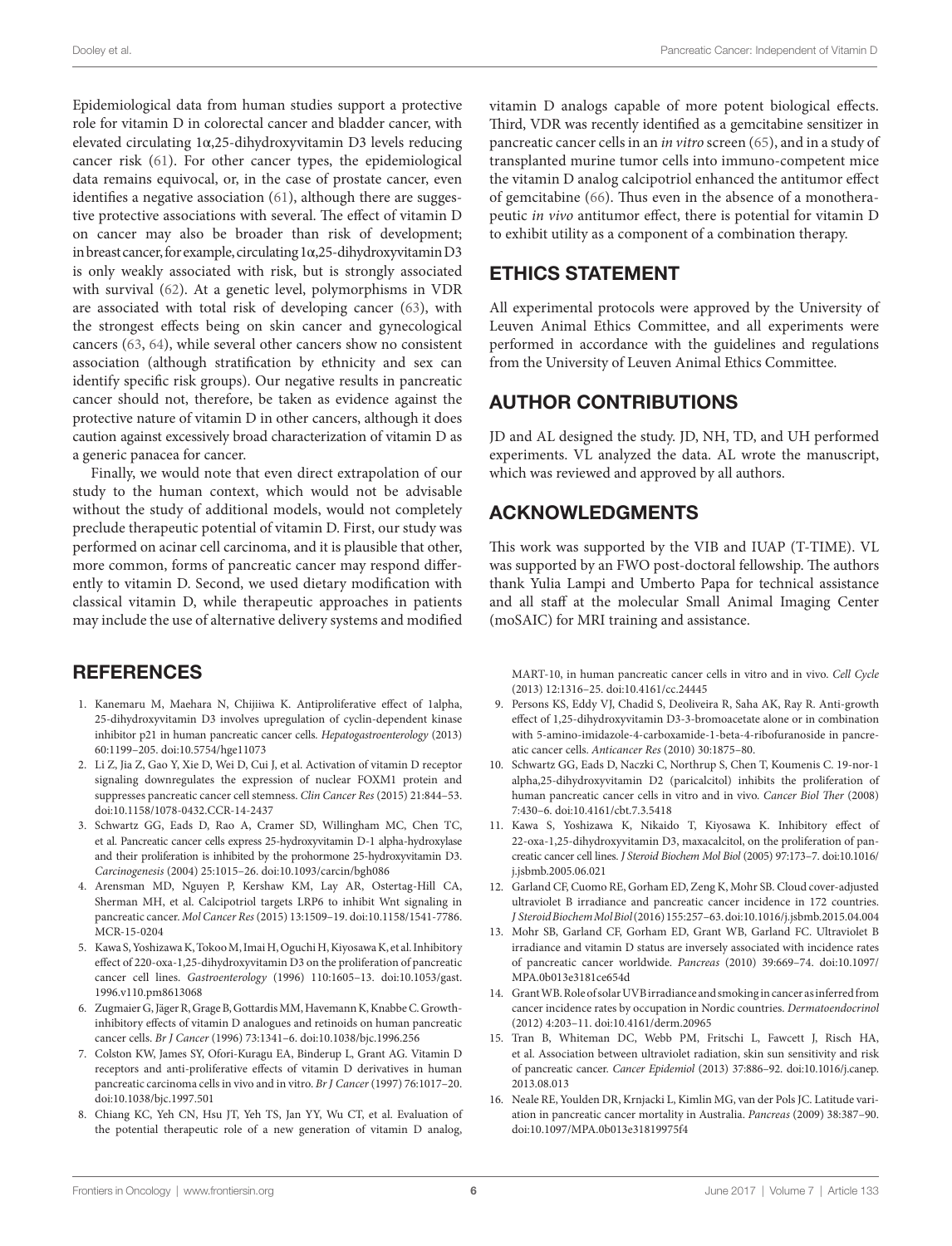- <span id="page-6-0"></span>17. Kinoshita S, Wagatsuma Y, Okada M. Geographical distribution for malignant neoplasm of the pancreas in relation to selected climatic factors in Japan. *Int J Health Geogr* (2007) 6:34. doi:[10.1186/1476-072X-6-34](https://doi.org/10.1186/1476-072X-6-34)
- <span id="page-6-1"></span>18. Wolpin BM, Ng K, Bao Y, Kraft P, Stampfer MJ, Michaud DS, et al. Plasma 25-hydroxyvitamin D and risk of pancreatic cancer. *Cancer Epidemiol Biomarkers Prev* (2012) 21:82–91. doi:[10.1158/1055-9965.EPI-11-0836](https://doi.org/10.1158/1055-9965.EPI-11-0836)
- <span id="page-6-2"></span>19. Bao Y, Ng K, Wolpin BM, Michaud DS, Giovannucci E, Fuchs CS. Predicted vitamin D status and pancreatic cancer risk in two prospective cohort studies. *Br J Cancer* (2010) 102:1422–7. doi[:10.1038/sj.bjc.6605658](https://doi.org/10.1038/sj.bjc.6605658)
- <span id="page-6-3"></span>20. Stolzenberg-Solomon RZ, Vieth R, Azad A, Pietinen P, Taylor PR, Virtamo J, et al. A prospective nested case-control study of vitamin D status and pancreatic cancer risk in male smokers. *Cancer Res* (2006) 66:10213–9. doi:[10.1158/0008-5472.CAN-06-1876](https://doi.org/10.1158/0008-5472.CAN-06-1876)
- <span id="page-6-4"></span>21. Stolzenberg-Solomon RZ, Jacobs EJ, Arslan AA, Qi D, Patel AV, Helzlsouer KJ, et al. Circulating 25-hydroxyvitamin D and risk of pancreatic cancer: cohort consortium vitamin D pooling project of rarer cancers. *Am J Epidemiol* (2010) 172:81–93. doi:[10.1093/aje/kwq120](https://doi.org/10.1093/aje/kwq120)
- <span id="page-6-5"></span>22. Liu SL, Zhao YP, Dai MH, You L, Wen Z, Xu JW. Vitamin D status and the risk of pancreatic cancer: a meta-analysis. *Chin Med J (Engl)* (2013) 126:3356–9.
- <span id="page-6-6"></span>23. Yuan C, Qian ZR, Babic A, Morales-Oyarvide V, Rubinson DA, Kraft P, et al. Prediagnostic plasma 25-hydroxyvitamin D and pancreatic cancer survival. *J Clin Oncol* (2016) 34:2899–905. doi[:10.1200/JCO.2015.66.3005](https://doi.org/10.1200/JCO.2015.66.3005)
- <span id="page-6-7"></span>24. McGovern EM, Lewis ME, Niesley ML, Huynh N, Hoag JB. Retrospective analysis of the influence of 25-hydroxyvitamin D on disease progression and survival in pancreatic cancer. *Nutr J* (2016) 15:17. doi:[10.1186/s12937-](https://doi.org/10.1186/s12937-
016-0135-3) [016-0135-3](https://doi.org/10.1186/s12937-
016-0135-3)
- <span id="page-6-8"></span>25. Van Loon K, Owzar K, Jiang C, Kindler HL, Mulcahy MF, Niedzwiecki D, et al. 25-Hydroxyvitamin D levels and survival in advanced pancreatic cancer: findings from CALGB 80303 (Alliance). *J Natl Cancer Inst* (2014) 106: dju185. doi:[10.1093/jnci/dju185](https://doi.org/10.1093/jnci/dju185)
- <span id="page-6-9"></span>26. Piper MR, Freedman DM, Robien K, Kopp W, Rager H, Horst RL, et al. Vitamin D-binding protein and pancreatic cancer: a nested case-control study. *Am J Clin Nutr* (2015) 101:1206–15. doi:[10.3945/ajcn.114.096016](https://doi.org/10.3945/ajcn.114.096016)
- <span id="page-6-10"></span>27. Weinstein SJ, Stolzenberg-Solomon RZ, Kopp W, Rager H, Virtamo J, Albanes D. Impact of circulating vitamin D binding protein levels on the association between 25-hydroxyvitamin D and pancreatic cancer risk: a nested case-control study. *Cancer Res* (2012) 72:1190–8. doi[:10.1158/0008-5472.](https://doi.org/10.1158/0008-5472.CAN-11-2950) [CAN-11-2950](https://doi.org/10.1158/0008-5472.CAN-11-2950)
- <span id="page-6-11"></span>28. Li L, Wu B, Yang L, Yin G, Wei W, Sui S, et al. Association of vitamin D receptor gene polymorphisms with pancreatic cancer: a pilot study in a North China population. *Oncol Lett* (2013) 5:1731–5. doi[:10.3892/ol.2013.1215](https://doi.org/10.3892/ol.2013.1215)
- <span id="page-6-12"></span>29. Arem H, Yu K, Xiong X, Moy K, Freedman ND, Mayne ST, et al. Vitamin D metabolic pathway genes and pancreatic cancer risk. *PLoS One* (2015) 10:e0117574. doi[:10.1371/journal.pone.0117574](https://doi.org/10.1371/journal.pone.0117574)
- <span id="page-6-13"></span>30. Evans TR, Colston KW, Lofts FJ, Cunningham D, Anthoney DA, Gogas H, et al. A phase II trial of the vitamin D analogue Seocalcitol (EB1089) in patients with inoperable pancreatic cancer. *Br J Cancer* (2002) 86:680–5. doi:[10.1038/sj.bjc.6600162](https://doi.org/10.1038/sj.bjc.6600162)
- <span id="page-6-14"></span>31. Blanke CD, Beer TM, Todd K, Mori M, Stone M, Lopez C. Phase II study of calcitriol-enhanced docetaxel in patients with previously untreated metastatic or locally advanced pancreatic cancer. *Invest New Drugs* (2009) 27:374–8. doi:[10.1007/s10637-008-9184-6](https://doi.org/10.1007/s10637-008-9184-6)
- <span id="page-6-15"></span>32. Waterhouse M, Risch HA, Bosetti C, Anderson KE, Petersen GM, Bamlet WR, et al. Vitamin D and pancreatic cancer: a pooled analysis from the pancreatic cancer case-control consortium. *Ann Oncol* (2015) 26:1776–83. doi[:10.1093/](https://doi.org/10.1093/annonc/mdv236) [annonc/mdv236](https://doi.org/10.1093/annonc/mdv236)
- <span id="page-6-16"></span>33. Zablotska LB, Gong Z, Wang F, Holly EA, Bracci PM. Vitamin D, calcium, and retinol intake, and pancreatic cancer in a population-based case-control study in the San Francisco Bay area. *Cancer Causes Control* (2011) 22:91–100. doi:[10.1007/s10552-010-9678-3](https://doi.org/10.1007/s10552-010-9678-3)
- <span id="page-6-17"></span>34. Ornitz DM, Hammer RE, Messing A, Palmiter RD, Brinster RL. Pancreatic neoplasia induced by SV40 T-antigen expression in acinar cells of transgenic mice. *Science* (1987) 238:188–93. doi:[10.1126/science.2821617](https://doi.org/10.1126/science.2821617)
- <span id="page-6-18"></span>35. Teno JM, Harrell FE Jr, Knaus W, Phillips RS, Wu AW, Connors A Jr, et al. Prediction of survival for older hospitalized patients: the HELP survival model. Hospitalized elderly longitudinal project. *J Am Geriatr Soc* (2000) 48:S16–24. doi:[10.1111/j.1532-5415.2000.tb03126.x](https://doi.org/10.1111/j.1532-5415.2000.tb03126.x)
- <span id="page-6-19"></span>Harrington DP, Fleming TR. A class of rank test procedures for censored survival-data. *Biometrika* (1982) 69:553–66. doi:[10.1093/biomet/69.3.553](https://doi.org/10.1093/biomet/69.3.553)
- <span id="page-6-20"></span>37. Holick MF. Vitamin D deficiency. *N Engl J Med* (2007) 357:266–81. doi[:10.1056/](https://doi.org/10.1056/
NEJMra070553) NEIMra070553
- 38. Dahlquist DT, Dieter BP, Koehle MS. Plausible ergogenic effects of vitamin D on athletic performance and recovery. *J Int Soc Sports Nutr* (2015) 12:33. doi:[10.1186/s12970-015-0093-8](https://doi.org/10.1186/s12970-015-0093-8)
- <span id="page-6-21"></span>39. Ross AC, Manson JE, Abrams SA, Aloia JF, Brannon PM, Clinton SK, et al. The 2011 report on dietary reference intakes for calcium and vitamin D from the institute of medicine: what clinicians need to know. *J Clin Endocrinol Metab* (2011) 96:53–8. doi[:10.1210/jc.2010-2704](https://doi.org/10.1210/jc.2010-2704)
- <span id="page-6-22"></span>40. Seldeen KL, Pang M, Rodríguez-Gonzalez M, Hernandez M, Sheridan Z, Yu P, et al. A mouse model of vitamin D insufficiency: is there a relationship between 25(OH) vitamin D levels and obesity? *Nutr Metab (Lond)* (2017) 14:26. doi[:10.1186/s12986-017-0174-6](https://doi.org/10.1186/s12986-017-0174-6)
- 41. van der Meijden K, Buskermolen J, van Essen HW, Schuurman T, Steegenga WT, Brouwer-Brolsma EM, et al. Long-term vitamin D deficiency in older adult C57BL/6 mice does not affect bone structure, remodeling and mineralization. *J Steroid Biochem Mol Biol* (2016) 164:344–52. doi:[10.1016/j.](https://doi.org/10.1016/j.jsbmb.2015.09.004) [jsbmb.2015.09.004](https://doi.org/10.1016/j.jsbmb.2015.09.004)
- <span id="page-6-23"></span>42. Deluca HF, Prahl JM, Plum LA. 1,25-Dihydroxyvitamin D is not responsible for toxicity caused by vitamin D or 25-hydroxyvitamin D. *Arch Biochem Biophys* (2011) 505:226–30. doi[:10.1016/j.abb.2010.10.012](https://doi.org/10.1016/j.abb.2010.10.012)
- <span id="page-6-24"></span>43. Murtaugh LC. Pathogenesis of pancreatic cancer: lessons from animal models. *Toxicol Pathol* (2014) 42:217–28. doi[:10.1177/0192623313508250](https://doi.org/10.1177/0192623313508250)
- <span id="page-6-25"></span>44. Kawa S, Nikaido T, Aoki Y, Zhai Y, Kumagai T, Furihata K, et al. Vitamin D analogues up-regulate p21 and p27 during growth inhibition of pancreatic cancer cell lines. *Br J Cancer* (1997) 76:884–9. doi[:10.1038/bjc.1997.479](https://doi.org/10.1038/bjc.1997.479)
- <span id="page-6-26"></span>45. Mouratidis PX, Dalgleish AG, Colston KW. Investigation of the mechanisms by which EB1089 abrogates apoptosis induced by 9-cis retinoic acid in pancreatic cancer cells. *Pancreas* (2006) 32:93–100. doi[:10.1097/01.mpa.0000191648.](https://doi.org/10.1097/01.mpa.0000191648.
47667.4f) [47667.4f](https://doi.org/10.1097/01.mpa.0000191648.
47667.4f)
- <span id="page-6-27"></span>46. Adorini L, Penna G. Induction of tolerogenic dendritic cells by vitamin D receptor agonists. *Handb Exp Pharmacol* (2009) 188:251–73. doi:[10.1007/978-](https://doi.org/10.1007/
978-3-540-71029-5_12) [3-540-71029-5\\_12](https://doi.org/10.1007/
978-3-540-71029-5_12)
- <span id="page-6-28"></span>47. Bardeesy N, DePinho RA. Pancreatic cancer biology and genetics. *Nat Rev Cancer* (2002) 2:897–909. doi:[10.1038/nrc949](https://doi.org/10.1038/nrc949)
- <span id="page-6-29"></span>48. Brot C, Jorgensen NR, Sorensen OH. The influence of smoking on vitamin D status and calcium metabolism. *Eur J Clin Nutr* (1999) 53:920–6. doi:[10.1038/](https://doi.org/10.1038/sj.ejcn.1600870) [sj.ejcn.1600870](https://doi.org/10.1038/sj.ejcn.1600870)
- 49. Kassi EN, Stavropoulos S, Kokkoris P, Galanos A, Moutsatsou P, Dimas C, et al. Smoking is a significant determinant of low serum vitamin D in young and middle-aged healthy males. *Hormones (Athens)* (2015) 14:245–50. doi:[10.14310/horm.2002.1521](https://doi.org/10.14310/horm.2002.1521)
- <span id="page-6-30"></span>50. Jiang CQ, Chan YH, Xu L, Jin YL, Zhu T, Zhang WS, et al. Smoking and serum vitamin D in older Chinese people: cross-sectional analysis based on the Guangzhou Biobank Cohort study. *BMJ Open* (2016) 6:e010946. doi[:10.1136/](https://doi.org/10.1136/bmjopen-2015-010946) [bmjopen-2015-010946](https://doi.org/10.1136/bmjopen-2015-010946)
- <span id="page-6-31"></span>51. Saneei P, Salehi-Abargouei A, Esmaillzadeh A. Serum 25-hydroxy vitamin D levels in relation to body mass index: a systematic review and meta-analysis. *Obes Rev* (2013) 14:393–404. doi[:10.1111/obr.12016](https://doi.org/10.1111/obr.12016)
- <span id="page-6-32"></span>52. Van Belle TL, Gysemans C, Mathieu C. Vitamin D and diabetes: the odd couple. *Trends Endocrinol Metab* (2013) 24:561–8. doi[:10.1016/j.tem.2013.](https://doi.org/10.1016/j.tem.2013.
07.002) [07.002](https://doi.org/10.1016/j.tem.2013.
07.002)
- <span id="page-6-33"></span>53. Klapdor S, Richter E, Klapdor R. Vitamin D status and per-oral vitamin D supplementation in patients suffering from chronic pancreatitis and pancreatic cancer disease. *Anticancer Res* (2012) 32:1991–8.
- <span id="page-6-34"></span>54. Looker AC. Do body fat and exercise modulate vitamin D status? *Nutr Rev* (2007) 65:S124–6. doi[:10.1301/nr.2007.aug.S124-S126](https://doi.org/10.1301/nr.2007.aug.S124-S126)
- <span id="page-6-35"></span>55. Newmark HL, Yang K, Kurihara N, Fan K, Augenlicht LH, Lipkin M. Westernstyle diet-induced colonic tumors and their modulation by calcium and vitamin D in C57Bl/6 mice: a preclinical model for human sporadic colon cancer. *Carcinogenesis* (2009) 30:88–92. doi[:10.1093/carcin/bgn229](https://doi.org/10.1093/carcin/bgn229)
- <span id="page-6-36"></span>56. Hummel DM, Thiem U, Höbaus J, Mesteri I, Gober L, Stremnitzer C, et al. Prevention of preneoplastic lesions by dietary vitamin D in a mouse model of colorectal carcinogenesis. *J Steroid Biochem Mol Biol* (2013) 136:284–8. doi:[10.1016/j.jsbmb.2012.09.003](https://doi.org/10.1016/j.jsbmb.2012.09.003)
- <span id="page-6-37"></span>57. Kikuchi H, Murakami S, Suzuki S, Kudo H, Sassa S, Sakamoto S. Chemopreventive effect of a vitamin D(3) analog, alfacalcidol, on colorectal carcinogenesis in mice with ulcerative colitis. *Anticancer Drugs* (2007) 18:1183–7. doi:[10.1097/CAD.0b013e3282eea468](https://doi.org/10.1097/CAD.0b013e3282eea468)